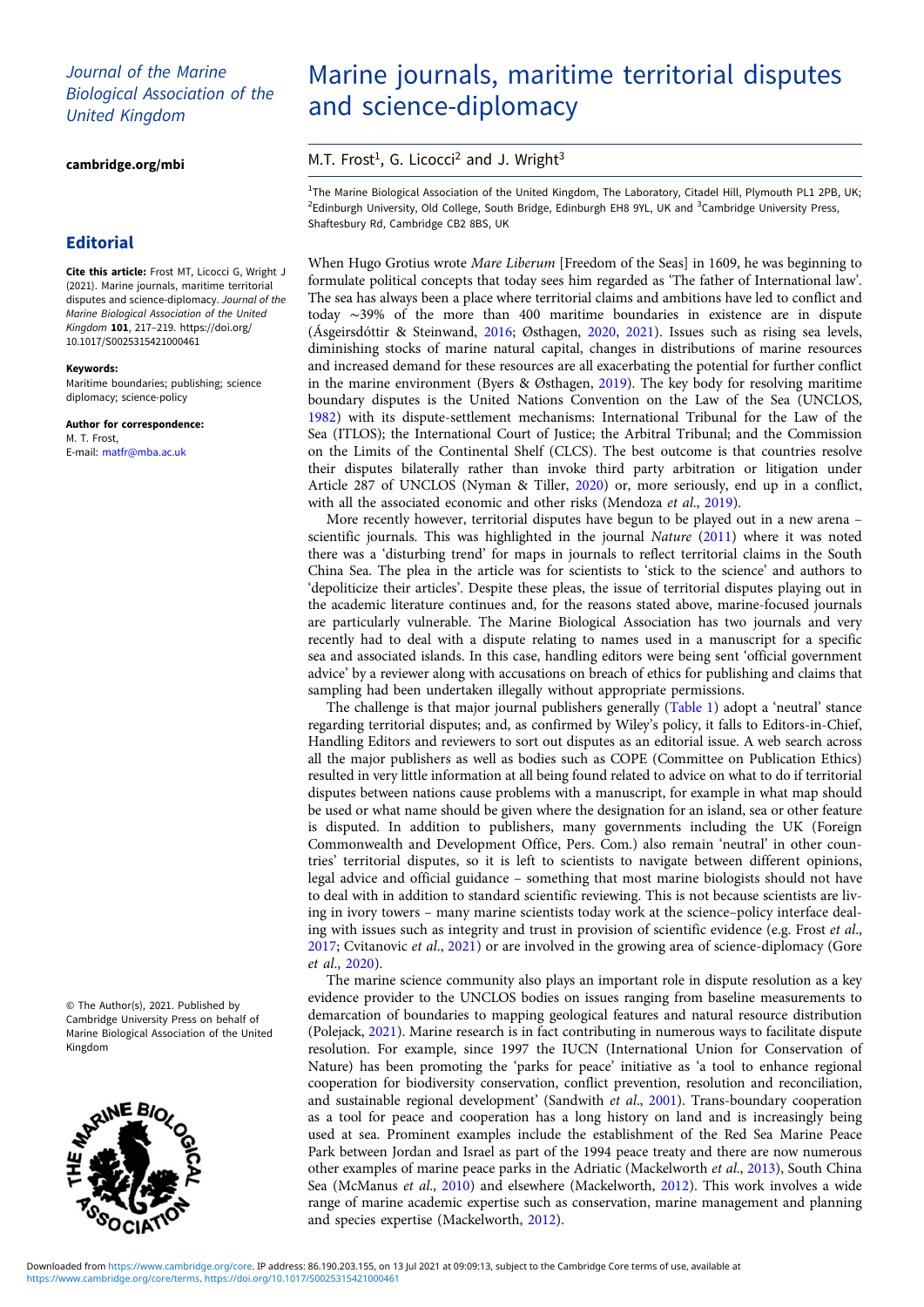| Publisher/body   | Policy                                                                                                                                                                                                                                                                                                                                                                                                                                                                                                                                                                                                              | Source                                                                                                                                  |
|------------------|---------------------------------------------------------------------------------------------------------------------------------------------------------------------------------------------------------------------------------------------------------------------------------------------------------------------------------------------------------------------------------------------------------------------------------------------------------------------------------------------------------------------------------------------------------------------------------------------------------------------|-----------------------------------------------------------------------------------------------------------------------------------------|
| Springer Nature  | 'Springer Nature remains neutral with regard to jurisdictional claims in<br>published maps and institutional affiliations.'                                                                                                                                                                                                                                                                                                                                                                                                                                                                                         | https://www.nature.com/srep/journal-policies/<br>editorial-policies<br>some articles include 'publisher's note' with same<br>statement. |
| Wiley            | 'Potential disputes over borders and territories may have direct relevance<br>for authors when describing their research in a submitted manuscript, or in<br>the address they use for correspondence. The choices made by authors<br>should be respected, but should a perceived dispute or complaint be raised,<br>then editorial teams should attempt to find a resolution that works for all<br>parties. Ultimately, the final decision on content is an editorial matter and<br>will rest with the journal editors which, where necessary, will be in<br>consultation with the relevant society and publisher.' | https://authorservices.wiley.com/ethics-guidelines/<br>index.html                                                                       |
| Taylor & Francis | 'Taylor & Francis' policy is to take a neutral stance in relation to territorial<br>disputes or jurisdictional claims in its published content, including in maps<br>and institutional affiliations. Where a journal is owned by and published on<br>behalf of a society or other third party, Taylor & Francis will take into<br>account that Society's policy on this issue to the extent it differs from Taylor<br>& Francis' own.'                                                                                                                                                                              | https://authorservices.taylorandfrancis.com/<br>editorial-policies/                                                                     |
| Elsevier         | No overarching statement found, but all editorial board information pages<br>include the statement 'Elsevier remains neutral with regard to any<br>jurisdictional claims'.                                                                                                                                                                                                                                                                                                                                                                                                                                          | Example: https://www.journals.elsevier.com/<br>computers-and-education-artificial-intelligence/<br>editorial-board                      |
| Sage             | None found externally                                                                                                                                                                                                                                                                                                                                                                                                                                                                                                                                                                                               |                                                                                                                                         |

<span id="page-1-0"></span>Table 1. A summary of publisher / publishing body policies in relation to jurisdictional claims and territorial disputes

The fact is that marine biology is a global discipline with research undertaken in a highly interconnected environment and where a larger geographic context is often vital for understanding. In this issue of the Journal of the Marine Biological Association (JMBA), research ranges in geographic extent from the south-eastern Pacific (Estupiñan-Montaño et al., [2021\)](#page-2-0); south-western Pacific (Gordon, [2021\)](#page-2-0); south-western Atlantic (Delpiani et al., [2021](#page-2-0)); NE Mediterranean (Seyhan Öztürk et al., [2021\)](#page-2-0); the southern Adriatic (Mandic et al., [2021\)](#page-2-0); the Aegean Sea (Cinar & Dagli, [2021\)](#page-2-0); the Arabian sea (Dixit et al., 2021); the Indian Ocean (David et al., [2021\)](#page-2-0); the South China Sea (Marshall & Taha, [2021\)](#page-2-0); the Sea of Japan (Fujiwara et al., [2021\)](#page-2-0) and many others. As is usual for marine journals, many of these papers have authors from multiple countries since marine biology is a discipline that works best when carried out in a collaborative manner, working across national and global boundaries, bringing in multiple disciplines and sharing data and expertise freely. This is not just practical expediency – a diversity of approach, thought and personnel in scientific communities has been shown to be a crucial element in research success (Freeman & Huang, [2014](#page-2-0)). In this context, scientific collaboration becomes an easy venue for some states to impose their political interests when standards on boundary disputes for publication are lacking (Nature, [2011](#page-2-0); Thuy Anh, [2020\)](#page-2-0). This, in turn, can raise tensions and cause repercussions on both the quality and quantity of scientific collaboration among academics in different countries (Owen, [2020\)](#page-2-0). Thus, since it is not the role of the scientific community to resolve interstate disputes, the only solution to avoid being a target for political propaganda is to establish unified approaches that are mandatory for the submission of academic work.

There is a need now for publishers and universities to recognize that territorial and other political disputes played out in the academic literature are an increasing problem requiring greater support and guidance for already overloaded academics. It is good to hear therefore that there is starting to be some movement on that front with publishers (for example, JMBA's publisher Cambridge University Press) recognizing the issue and starting to develop more support and guidance. However, while there is an opportunity for publishing companies to establish

better guidance for authors, editors and reviewers, the danger arises that a lack of a harmonized system among the academic community, including publishers, may lead to more controversies than it addresses. Accordingly, global bodies such as the Committee on Publishing Ethics (COPE) are the most appropriate actors to establish parameters and uniform approaches to navigating the complex balance between maintaining editorial independence of journals and their owners or publishers, and providing appropriate support. No author, reviewer, Handling Editor or Editor-in-Chief should be operating 'in the dark' and clear rules of engagement for handling disputes in the literature are urgently required.

But ultimately, the onus is on us, the marine scientific community to hold ourselves and each other to account in not bringing politics into science. With a host of international collaborations being announced as part of the UN Decade of Ocean Science for Sustainable Development, marine biology is providing a great example of a community united for exploration, discovery and cooperation. This is therefore a plea to recognize the importance of diplomacy as we work together to address the serious challenges we are facing in our ocean – we must not let politics undermine our science.

Conflict of interest. J. Wright is employed by Cambridge University Press, the publisher of JMBA. Dr Wright is not involved in the editorial decision making or operations for this journal.

### References

- Ásgeirsdóttir Á and Steinwand M (2016) Distributive outcomes in contested maritime areas: the role of inside options in settling competing claims. Journal of Conflict Resolution 62, 1284–1313.
- Byers M and Østhagen A (2019) Settling maritime boundaries: why some countries find It easy, and others do not. In The Future of Ocean Governance and Capacity Development. Leiden: Brill Nijhoff. doi: [https://](https://doi.org/10.1163/9789004380271_028) [doi.org/10.1163/9789004380271\\_028](https://doi.org/10.1163/9789004380271_028)
- Cinar ME and Dagli E (2021) Bioeroding (boring) polychaete species (Annelida: Polychaeta) from the Aegean Sea (eastern Mediterranean). Journal of the Marine Biological Association of the United Kingdom.
- Cvitanovic C, Shellock R J, Mackay M, van Putten EI, Karcher DB, Dickey-Collas M and Ballesteros M (2021) Strategies for building and